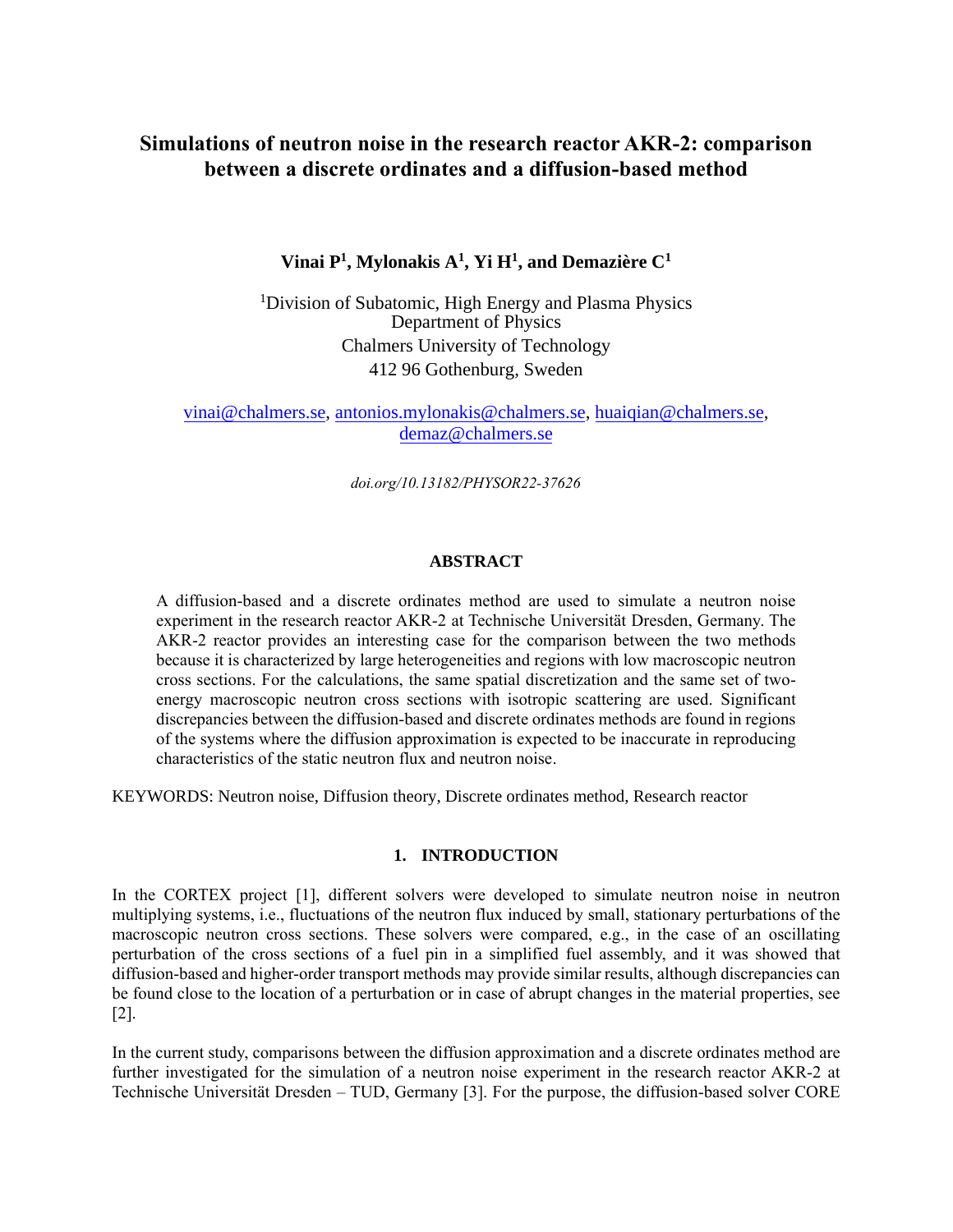SIM+ [4] and the discrete ordinates solver NOISE-SN [5] are used. The AKR-2 reactor provides an interesting test because it is characterized by large heterogeneities and by regions with low macroscopic total cross sections, which may cause the diffusion approximation to be inaccurate.

The paper is structured as follows. In Section 2, the reactor and the experiment are described. In Section 3, the modelling is discussed. In Section 4, the CORE SIM+ and NOISE-SN results are compared. In Section 5, conclusions are drawn.

# **2. DESCRIPTION OF AKR-2 AND THE NEUTRON NOISE EXPERIMENT**

The thermal zero-power research reactor AKR-2 includes a cylindrical core, a reflector region, a shielding region, and various empty channels, see Fig. 1 [3]. The core has a diameter of 25 cm and a height of 27.5 cm and consists of disk-shaped fuel elements with a homogeneous mixture of polyethylene and uranium oxide with 19.8% enrichment in U-235. Three control/safety rods can be vertically inserted into positions next to the fuel zone to control the neutron population. The reflector region is made of graphite and surrounds the core. A layer of paraffin (whose thickness is 15 cm) and an outer layer of heavy concrete (whose thickness is 58 cm) serve as biological shields. Between these two layers, there is an air gap. The reactor has four horizontal and two vertical empty, air-filled cylindrical channels for instrumentation and experiments. These channels may introduce challenges in the modelling and simulations because of their relatively large dimensions and low neutron cross sections.

In the experiment simulated in this work, neutron noise is induced by a neutron absorber of variable strength. The noise source is a thin foil of cadmium (its length is 15 cm, its width is 2 cm, and its thickness is 0.02 cm) that rotates at a frequency of 1 Hz, along a circumference with radius of 2.98 cm, in the middle of channel 3-4 (the channel is shown in Fig. 1 and its radius is 3.5 cm). Since cadmium is a thermal neutron absorber, the rotation of the foil perturbs locally the thermal neutron capture cross section. Given the size of the foil, such a perturbation is small.



**Figure 1. Schematics of the AKR-2 reactor (courtesy of TUD)**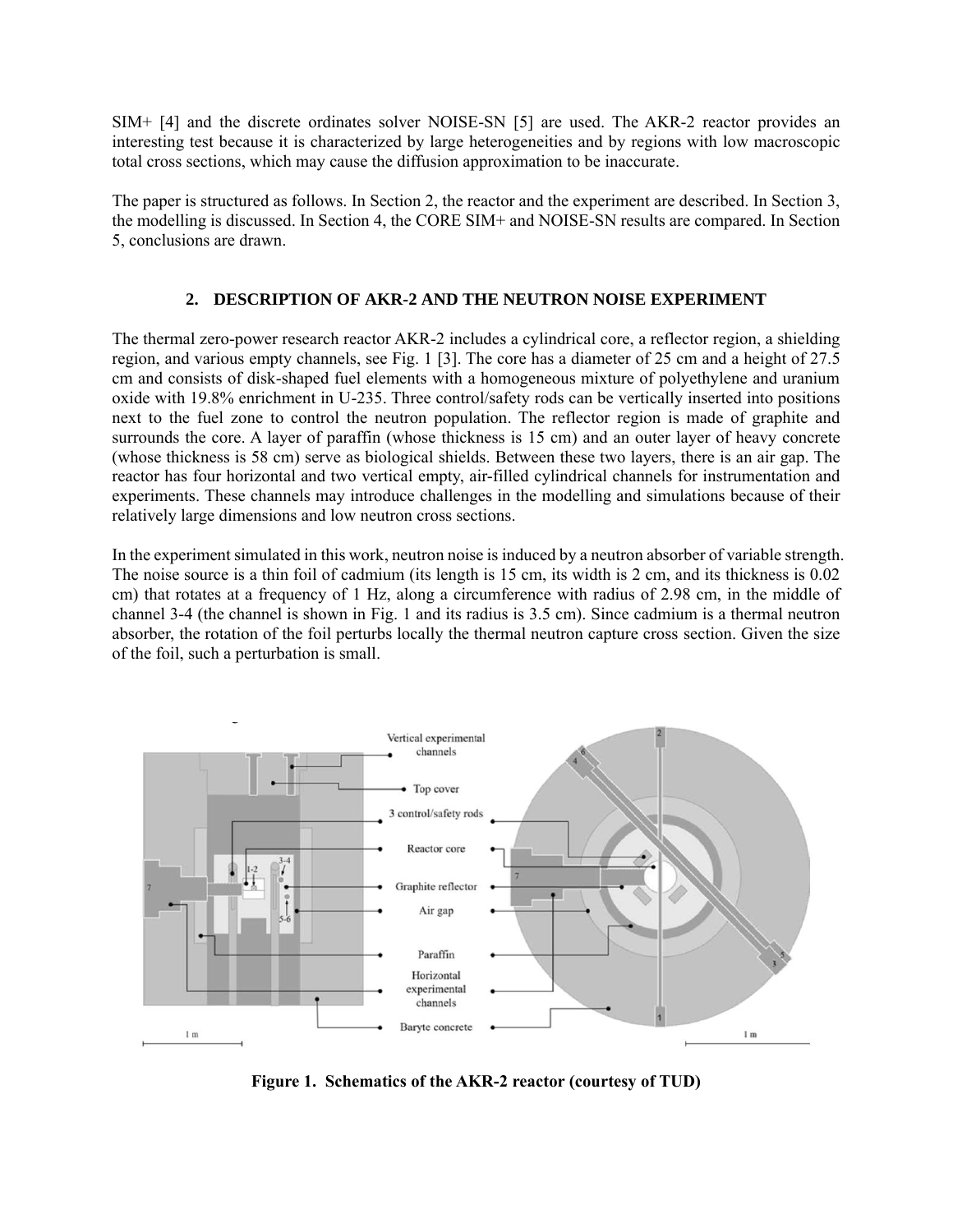#### **3. MODELLING**

Two neutron noise solvers are used for the simulations, namely CORE SIM+ [4] and NOISE-SN [5]. The neutron noise equation used in the solvers is introduced. Then the modelling of the AKR-2 reactor and of the neutron noise experiment is described. Details of the numerical solution are also provided.

#### **3.1. Frequency-domain neutron noise transport equation**

The solvers CORE SIM+ and NOISE-SN are based on the following frequency-domain neutron noise equation (where the notation is standard):

$$
\left[\widehat{\Omega}\cdot\nabla+\Sigma_{t,g,0}(\vec{r})+\frac{i\omega}{v_g}\right]\delta\psi_g(\vec{r},\widehat{\Omega},\omega)=\frac{1}{4\pi}\sum_{g'}\Sigma_{s,g'\to g,0}(\vec{r})\delta\phi_{g'}(\vec{r},\omega)+\frac{1}{4\pi k_{eff}}\left[\chi_{p,g}(\vec{r})\left(1-\sum_{q}\beta_q(\vec{r})\right)+\sum_{q}\chi_{q,g}(\vec{r})\frac{\lambda_q\beta_q(\vec{r})}{i\omega+\lambda_q}\right]\sum_{g'}\nu\Sigma_{f,g',0}(\vec{r})\delta\phi_{g'}(\vec{r},\omega)+S_g(\vec{r},\widehat{\Omega},\omega)(1)
$$

In Eq. (1), the neutron noise source  $S_g(\vec{r}, \hat{\Omega}, \omega)$  is expressed as:

$$
S_g(\vec{r}, \hat{\Omega}, \omega) = -\delta \Sigma_{t,g}(\vec{r}, \omega) \psi_{g,0}(\vec{r}, \hat{\Omega}) + \frac{1}{4\pi \sum_{g'} \delta \Sigma_{s,g' \to g}(\vec{r}, \omega) \phi_{g',0}(\vec{r}) +
$$

$$
\frac{1}{4\pi k_{eff}} \left[ \chi_{p,g}(\vec{r}) \left( 1 - \sum_{q} \beta_q(\vec{r}) \right) + \sum_{q} \chi_{q,g}(\vec{r}) \frac{\lambda_q \beta_q(\vec{r})}{i\omega + \lambda_q} \right] \sum_{g'} \nu \delta \Sigma_{f,g'}(\vec{r}, \omega) \phi_{g',0}(\vec{r}) \tag{2}
$$

The unknown quantities are the angular neutron noise  $\delta \psi_g$  and the scalar neutron noise  $\delta \phi_g$ , and take complex values. The parameter  $\omega$  is the angular frequency of the perturbation and *i* is the imaginary unit number. The scattering is assumed isotropic. The derivation of Eqs. (1)-(2) can be found, e.g., in [5].

For the solution, CORE SIM+ uses the diffusion approximation, while NOISE-SN the discrete ordinates method. In both cases, first, the determination of the static scalar neutron flux  $\phi_{g',0}(\vec{r})$  (which is normalized before its use in the neutron noise calculations) and the effective multiplication factor  $k_{eff}$  (which is assumed constant in the neutron noise calculations) are needed.

#### **3.2. Spatial discretization of AKR-2**

The spatial discretization of AKR-2 used for the CORE SIM+ and NOISE-SN simulations is shown in Fig. 2. In the axial direction, only a part of the reactor is modelled to avoid unnecessary computational effort, and includes a bottom reflector, the core, and a top reflector. In the radial direction the model consists of the full reactor, i.e., the core at the center, the reflector, the air gap, the paraffine region, and the shielding concrete region in the periphery. The spatial grid is such that finer computational nodes are used for the central region including the core and the reflector. Each region has its own set of 2-energy group, homogenized macroscopic neutron cross sections, assuming the scattering to be isotropic. These macroscopic cross sections are generated using a model provided by TUD and the Monte Carlo code Serpent [6] together with the ENDF/B-VII nuclear data libraries.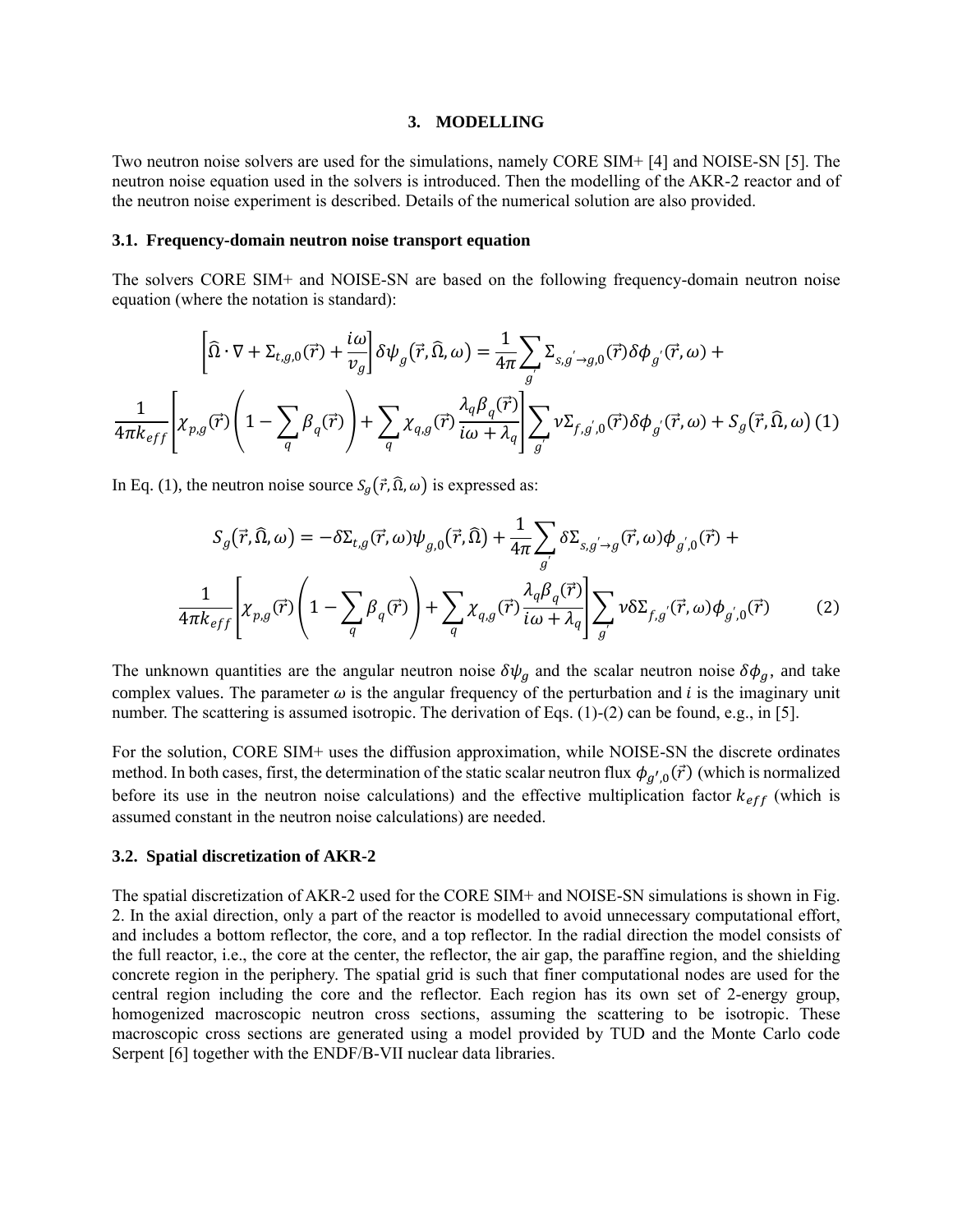

**Figure 2. Spatial discretization of AKR-2 used for the calculations**

#### **3.3. Modeling of the rotating neutron absorber in AKR-2**

The absorber of variable strength is modeled as proposed in [7]. Fluctuations of the macroscopic thermal neutron capture cross section are specified in the computational nodes of Channel 3-4 that are located next to the radial boundary and are crossed by the absorber in its rotation, see right-hand picture in Fig. 3. The perturbation in each of these computational nodes is given by:

$$
\delta \Sigma_{c,2}(\theta) = \Sigma_{c,2,Cd} [\sin(\omega t) + i \cos(\omega t)]_{t=a}^{t=b}, \qquad (3)
$$

The parameter  $\omega$  is the rotation frequency of the absorber,  $\Sigma_{c,2, Cd}$  is the macroscopic thermal neutron capture cross section of the cadmium absorber. The parameter  $a$  and  $b$  are expressed as:

$$
a = \frac{R\theta}{v} - \frac{T}{2},\tag{4}
$$

$$
b = \frac{R\theta}{v} + t_d - \frac{T}{2} \,,\tag{5}
$$

The quantity T is the rotation period of the absorber,  $\nu$  is the velocity of the absorber,  $t_d$  is equal to the length of the absorber divided by the velocity,  $\theta$  is the rotation angle, and R is the radius of the circle followed by the absorber in the rotation.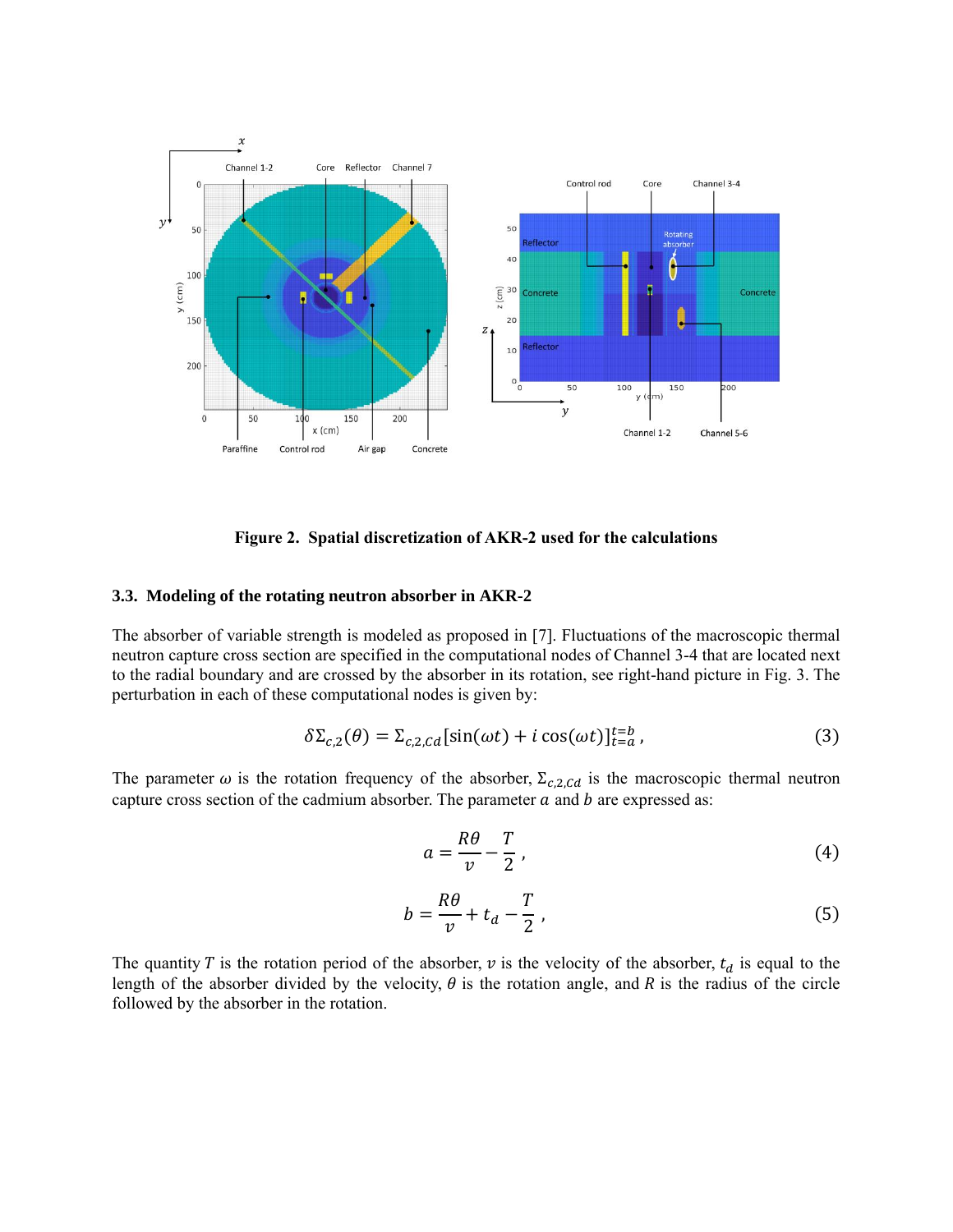

**Figure 3. Spatial discretization of channel 3-4 with computational nodes perturbed by the rotation of the neutron absorber (on the right, in orange); the black circle indicates the trajectory of the absorber, and the black arrow indicates the direction of rotation.**

#### **3.3. Numerical solution**

In CORE SIM+, the equations are discretized according to the finite difference scheme. The iterative linear solver used for the numerical solution of the neutron noise equations is accelerated with an ILUk preconditioner. Since the implementation of the preconditioner is limited to real-arithmetic, the original complex-valued set of equations is transformed into a real-valued equivalent problem.

In NOISE-SN, the discretization of the equations is based on a standard discrete ordinates method. The spatial differencing is obtained from the diamond finite difference method. The scalar quantities are constructed from the angular quantities using the PN-TN quadrature set. The order of discrete ordinates for the current calculations is S16. The static and neutron noise CMFD equations are discretized over the fine transport mesh since it is difficult to select an appropriate coarser mesh for the complex geometry of AKR-2.

#### **4. RESULTS**

Considering the static configuration of AKR-2, the effective multiplication factor values obtained from CORE SIM+ and NOISE-SN are 0.96344 and 1.02190, respectively. The difference is equal to −5846 pcm and the value from the diffusion method is further from unity. The Monte-Carlo Serpent model applied to generate the macroscopic cross sections estimates the effective multiplication factor equal to 1.0159  $\pm$  $1.6e - 5.$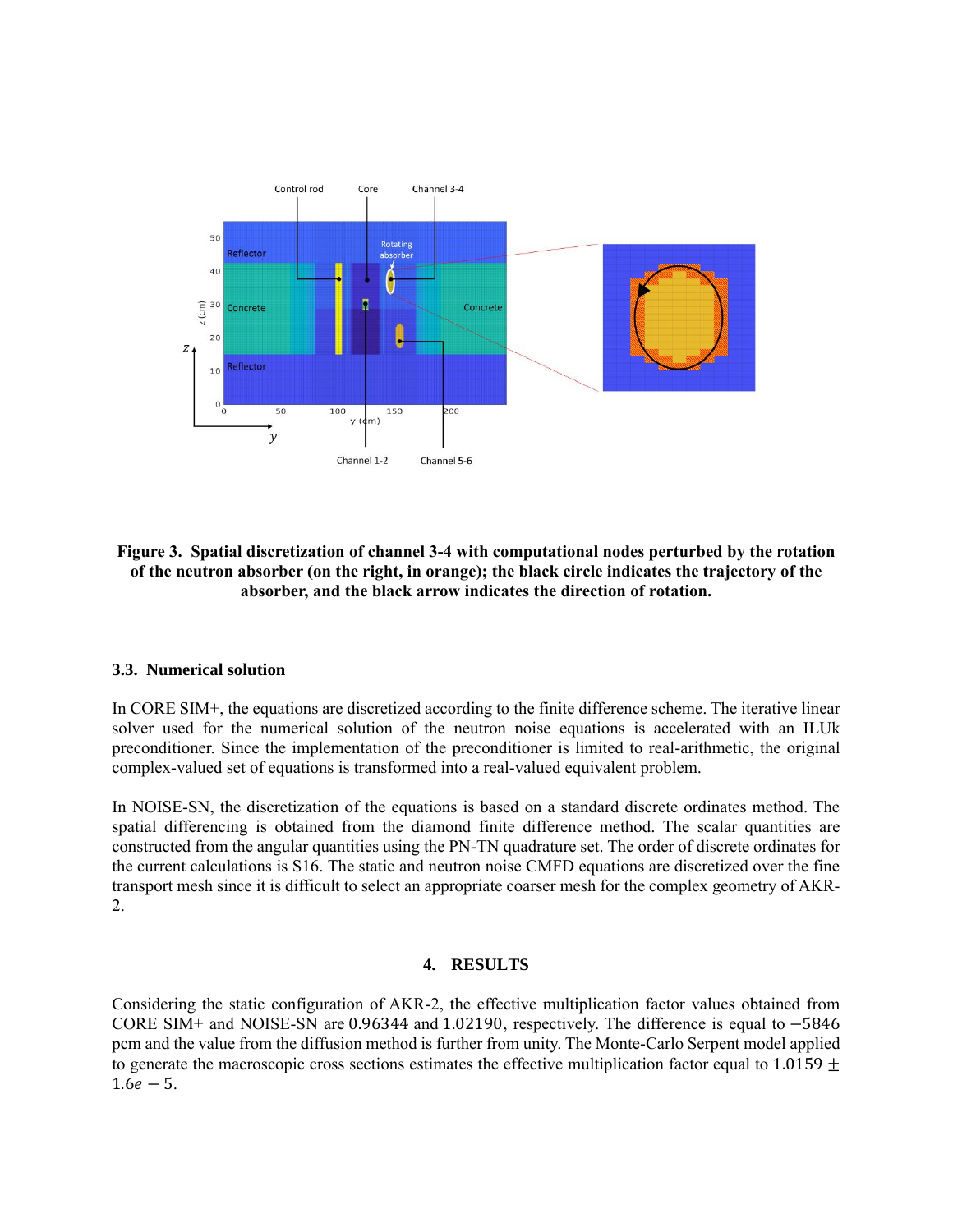The CORE SIM+ and NOISE-SN simulations are compared for relevant locations, in terms of the static neutron flux (normalized using the maximum value of the fast neutron flux, which occurs at the center of the core), the absolute neutron noise amplitude, and the neutron noise phase. Figure 4 shows the results at mid-elevation, along the diagonal that goes from South-West (SW) to North-East (NE) and that follows channel 7; Fig. 5 the results at mid-elevation, along the line that crosses horizontally the system in the middle; and Fig. 6 the results along the channel 5-6 (which can be used to place neutron detectors).

The normalized static neutron flux and the neutron noise amplitude have a very similar shape. This is because the system is small and behaves in a point-kinetic manner.

In the central part that includes the core, radial reflector, and paraffin zone, the differences between the normalized static neutron fluxes and between the neutron noise amplitudes calculated with CORE SIM+ and NOISE-SN are relatively small, see plots in the second and third rows of Figs. 4 and 5. Also, the solver CORE SIM+ predicts a deeper dip of the normalized thermal neutron flux and of the neutron noise amplitude at the center of the system (where the empty channel 1-2 crosses the reactor core) than NOISE-SN (not visible in the plots).

At the interface between the core and channel 7, CORE SIM+ predicts an abrupt drop of neutron flux and neutron noise amplitude, see Fig. 4 (from +12.5 cm from the center). Then, in channel 7, a nearly constant neutron flux and neutron noise amplitude are estimated. On the other hand, NOISE-SN gives a different behavior such as a smoother and continuous decrease that leads to lower values. This is expected because of the possible issues of the diffusion method when applied to systems that include regions with strong variations of the material properties or regions with very low macroscopic neutron cross sections. In the CORE SIM+ simulation, the high neutron flux in channel 7 provides a high neutron leakage, which is the main reason for the very low effective multiplication factor.

In the concrete shield (see Fig. 4, between −124.5 cm and −66.5 cm, and Fig. 5, between −124.5 cm and −66.5 cm and between +66.5 cm and +124.5 cm from the center of the system), the normalized neutron flux and the neutron noise amplitude are small, but the differences between the two solvers are around one order of magnitude. Near the boundary of the system, the neutron noise calculated with NOISE-SN is affected by numerical oscillations (ray effect), which are caused by the low order of discrete ordinates (i.e., S16).

Along the channel 5-6, which is characterized by low macroscopic cross sections and where neutron detectors can be inserted during the experiment, the neutron noise amplitudes calculated with the two solvers have more significant differences in the shape of the spatial profile and in value, see Fig. 6.

The neutron noise phase estimated with the CORE SIM+ and NOISE-SN are similar, see plots at the bottom of Figs. 4, 5 and 6. Discrepancies in value are around 10° − 15° , although they can be considered acceptable with respect to the overall possible phase range between 0° and 360°. A minor difference is found along the SW-NE diagonal (see Fig. 4): two small dips of the thermal noise phase, which are due to the vicinity of the channels 3-4 and 5-6, are predicted with both solvers, but one dip is much less pronounced in the CORE SIM+ simulation. In channel 5-6 (see Fig. 6), the phase of the neutron noise has a minimum which is related to the neutron noise source (more remarkable for the thermal energy group). Again, the low order of discrete ordinates used in the NOISE-SN calculation causes some numerical artifacts of the neutron noise phase in the periphery of the system (see Figs. 5 and 6).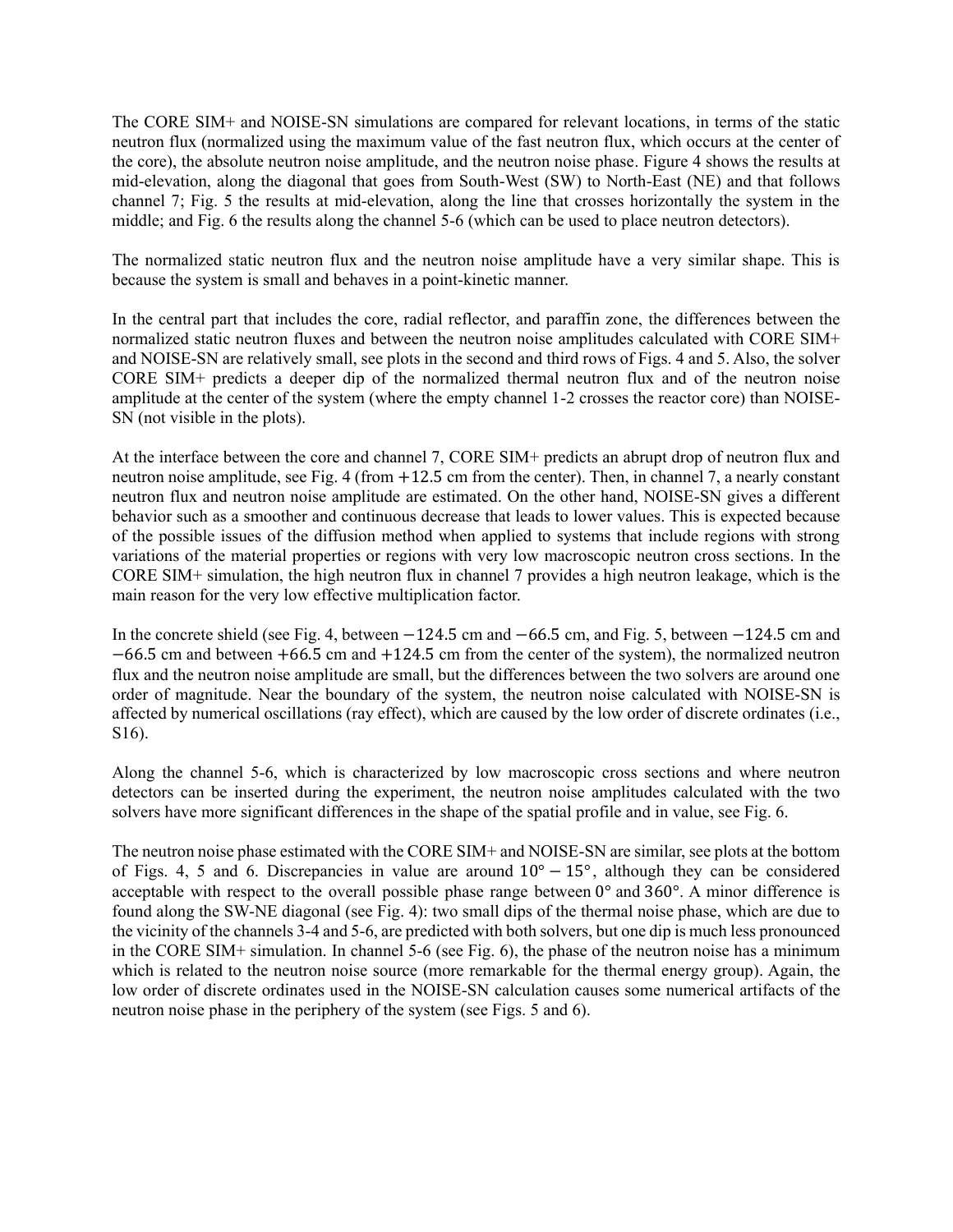



**Figure 4. Comparison along the SW-NE diagonal at mid-elevation (top, red line); second row, normalized fast (left) and thermal (right) static neutron flux; third row, fast (left) and thermal (right) neutron noise amplitude (right); bottom, fast (left) and thermal (right) neutron noise phase**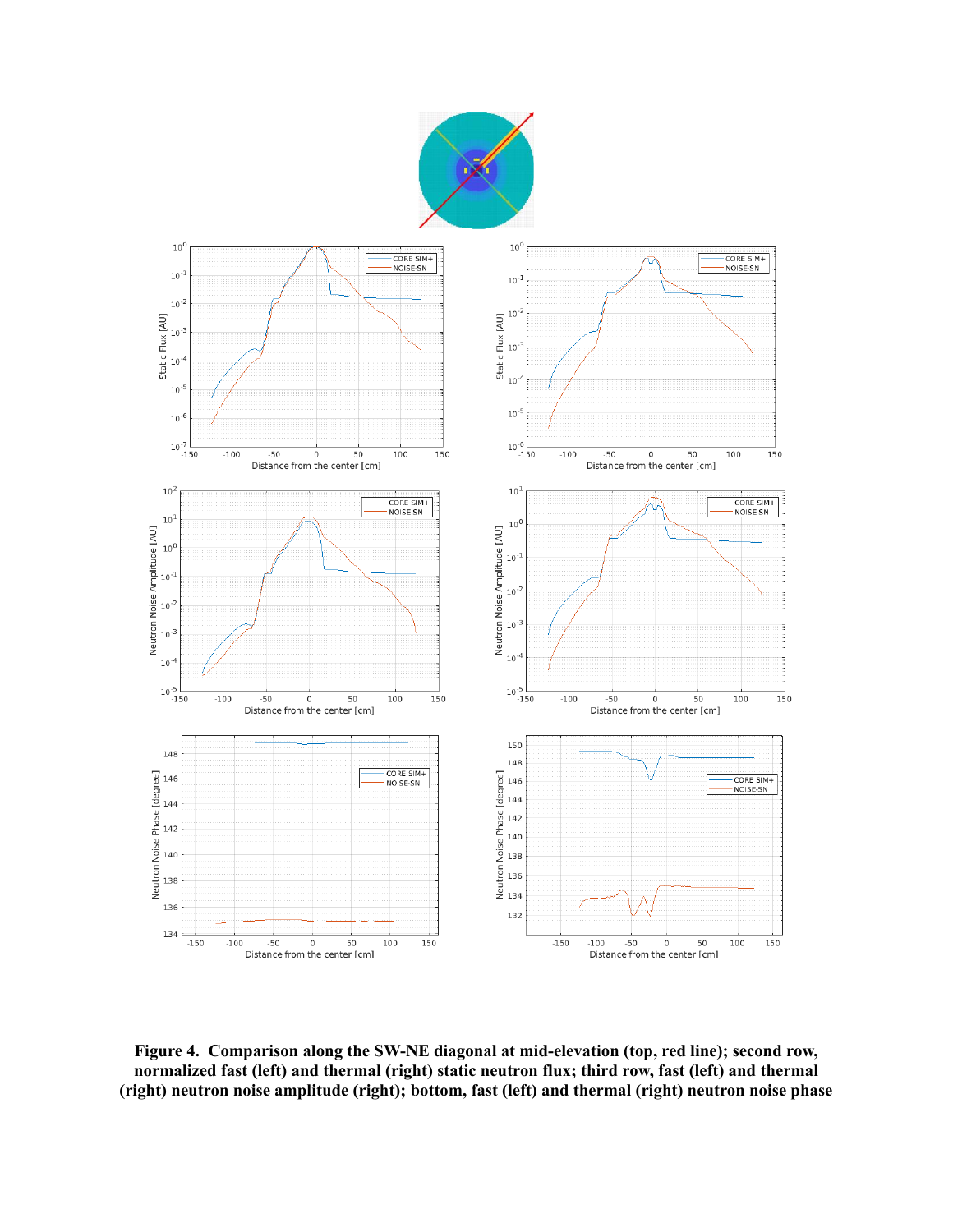



**Figure 5. Comparison at mid-elevation, along the mid-horizontal (top, red line); normalized fast (left) and thermal (right) static neutron flux; third row, fast (left) and thermal (right) neutron noise amplitude (right); bottom, fast (left) and thermal (right) neutron noise phase**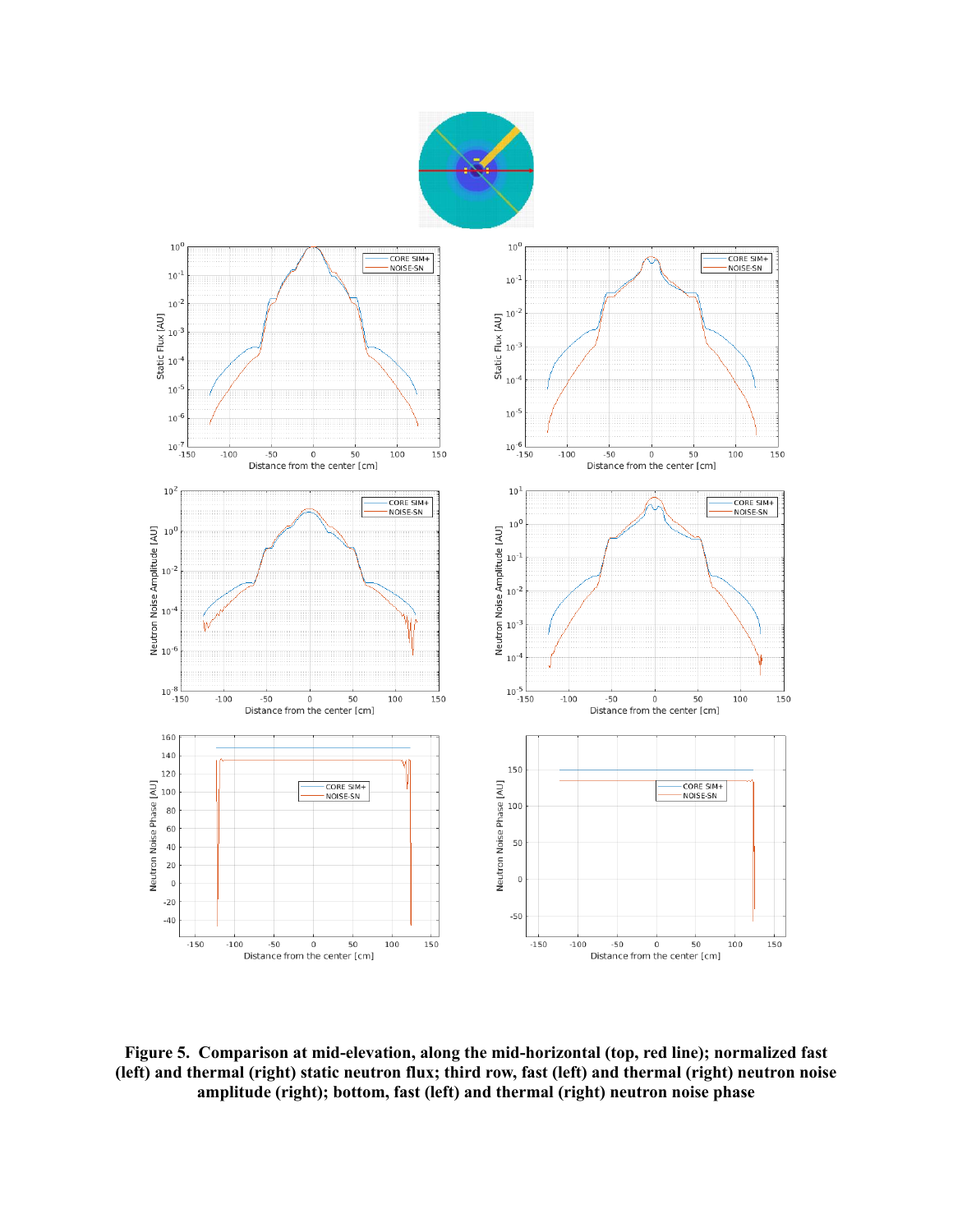



**Figure 6. Comparison along channel 5-6 (top, red line); second row, normalized fast (left) and thermal (right) static neutron flux; third row, fast (left) and thermal (right) neutron noise amplitude (right); bottom, fast (left) and thermal (right) neutron noise phase**